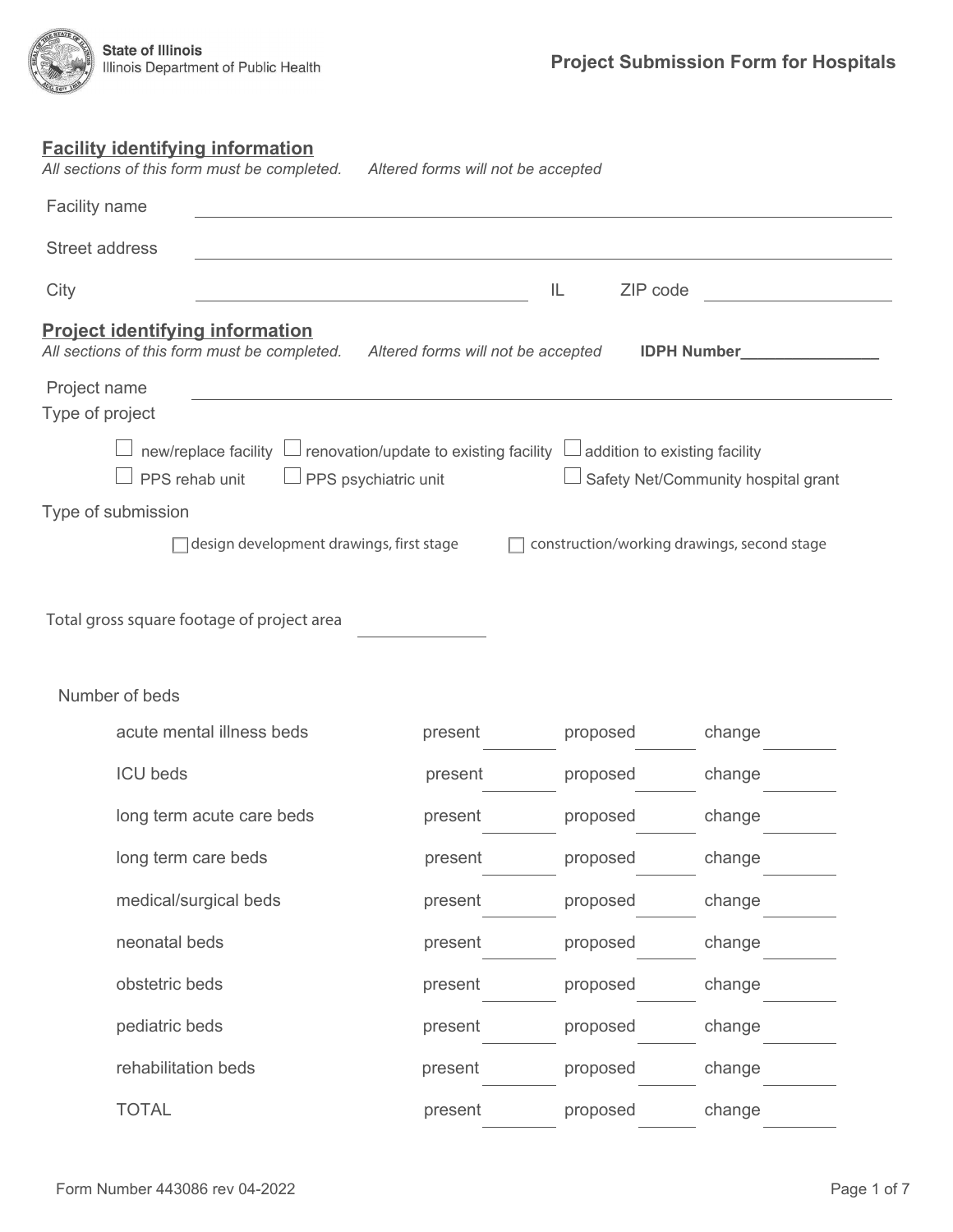### IF THIS PROJECT CHANGES THE FACILITY'S LICENSED BED COUNT BY ADDING OR REDUCING BEDS, IT WILL BE NECESSARY TO CONTACT THE HEALTH FACILITIES AND SERVICES REVIEW BOARD.

#### **Certificate of Need**

**Submit a copy of the approved certificate of need (CON). A review by the Department WILL NOT begin until a CON or appropriate documentation is received. Written documentation from the Health Services and Review Board may be requested indicating a CON is not required.** 

CON project number and the Date approved Date approved

Is this a phased occupancy project?  $Q_{Yes} Q_{No}$ 

If yes, attach an occupancy schedule describing the rooms to be occupied in each phase with a small scale graphic plan

#### **Mail completed submission to**

### **Illinois Department of Public Health Design and Construction Section 525 W. Jefferson Street, Fourth Floor Springfield, IL 62761**

**For questions, please call** 

#### **217-785-4264**

#### **Drawing submission**

Provide **one set** of signed/sealed drawings and outline specifications for review in accordance with Section 250.2430 of the Illinois Hospital Licensing Requirements. This includes design development drawings and outline specifications and working/construction drawings and specifications. **Submissions are to be single sided. Double sided submissions will be required to be resubmitted.**

Drawings are not to exceed 30" x 42".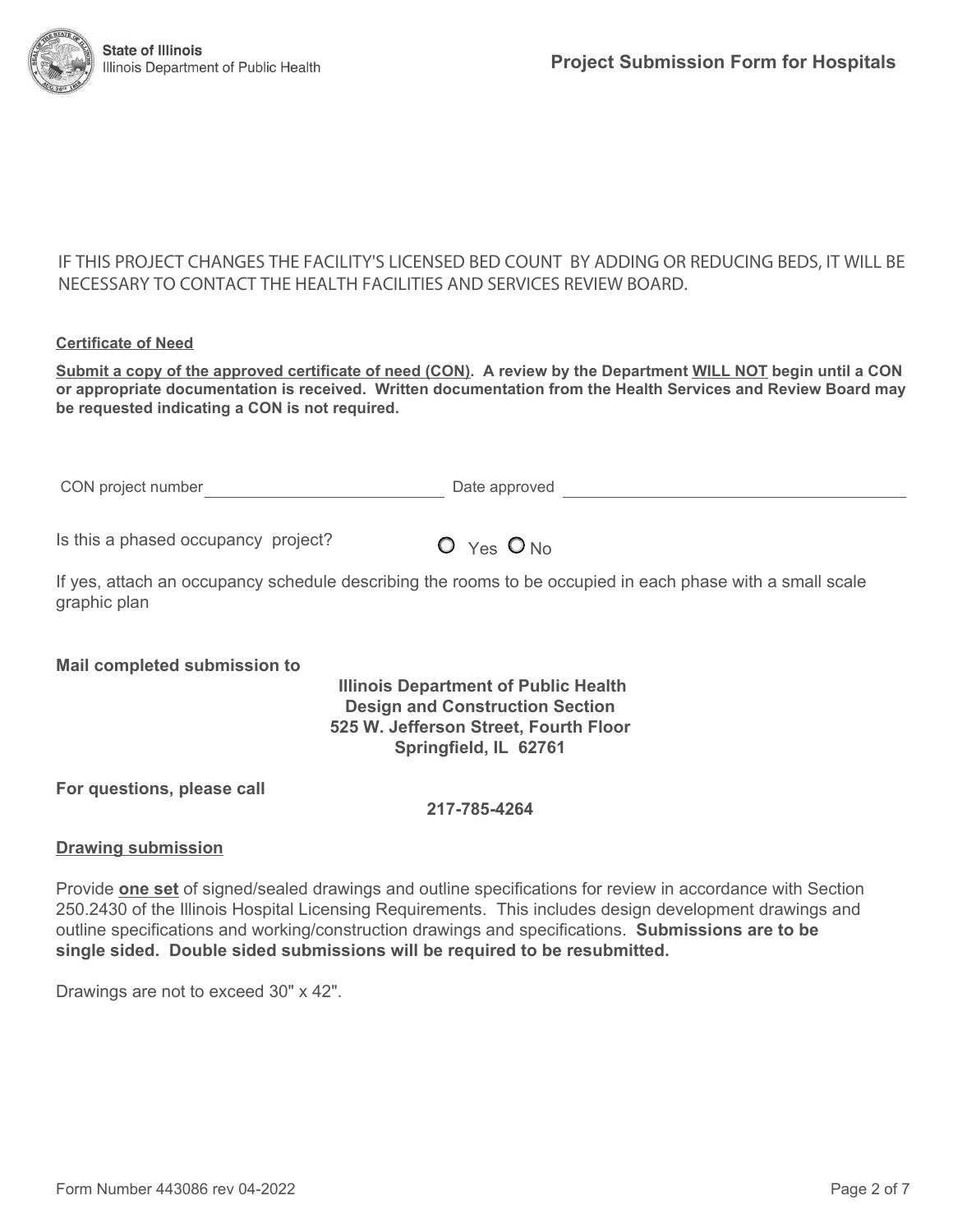

## **Estimated project cost**

| 1. Site preparation costs   |                                                         | S |  |
|-----------------------------|---------------------------------------------------------|---|--|
| 2. Demolition costs         |                                                         | S |  |
|                             | 3. Construction contracts (including cost of materials) | S |  |
| 4. Change orders            |                                                         | S |  |
| 5.                          | Subtotal - lines 1 thru 4                               |   |  |
| 6. Fixed capital equipment* |                                                         | S |  |
|                             | Add lines 5 and 6                                       | S |  |

*If the fixed capital equipment is not more than 51 percent of the total cost, then use line 7 for the plan review fee calculation below.*

8. If line 6 is 51 percent more than line 7, then multiply line 6 by .20 \$

9. Add lines 5 and 8: this is your adjusted estimated project cost \$

*Place the total adjusted estimated project cost in the appropriate estimated project cost category listed below.*

\*Fixed capital equipment is any equipment that is not movable from room to room and includes but is not limited to diagnostic equipment (MRI,scanners, X-ray equipment, etc). Equipment which is part of the building such as AHU, boilers, chillers, lights, fire alarm panels and all related components are to be included in the construction costs.

#### **Plan review fee calculation**

The plan review fee is due and payable upon submission of this form along with the drawings and required information. Using the figures in line 7 or line 9, whichever is applicable, calculate the plan review fee.

| <b>Estimated project cost</b>                                     |             | <b>Fee as listed below</b>                                    |
|-------------------------------------------------------------------|-------------|---------------------------------------------------------------|
| Less than \$500,000                                               |             | No fee                                                        |
| \$500,000 - \$999,999                                             |             |                                                               |
| Project cost                                                      | $x.0096 =$  | or \$6,000, whichever is greater                              |
| $$1,000,000 - $4,999,999$                                         |             |                                                               |
| Project cost Froject Cost                                         | $x .0022 =$ | or \$9,600, whichever is greater                              |
| Greater than \$5,000,000                                          |             |                                                               |
| Project cost                                                      | $x .0011 =$ | or \$11,000, whichever is greater; maximum fee of<br>\$40,000 |
| 10. Plan review fee to be submitted \$                            |             |                                                               |
| 11. Is the facility a disproportionate share hospital?            |             | $\Box$ Yes $\Box$ No                                          |
| 12. Is the facility a rural hospital with 75 beds or less?        |             | $\Box$ Yes $\Box$ No                                          |
| 13. If line 11 or line 12 is "yes"; reduce line 10 by 50 percent. |             | \$                                                            |
| 14. Total from line 10 or line 13 (whichever is applicable)       |             | S                                                             |

Remittance should be made payable to the **IDPH Plan Review Fund** in the form of a check or money order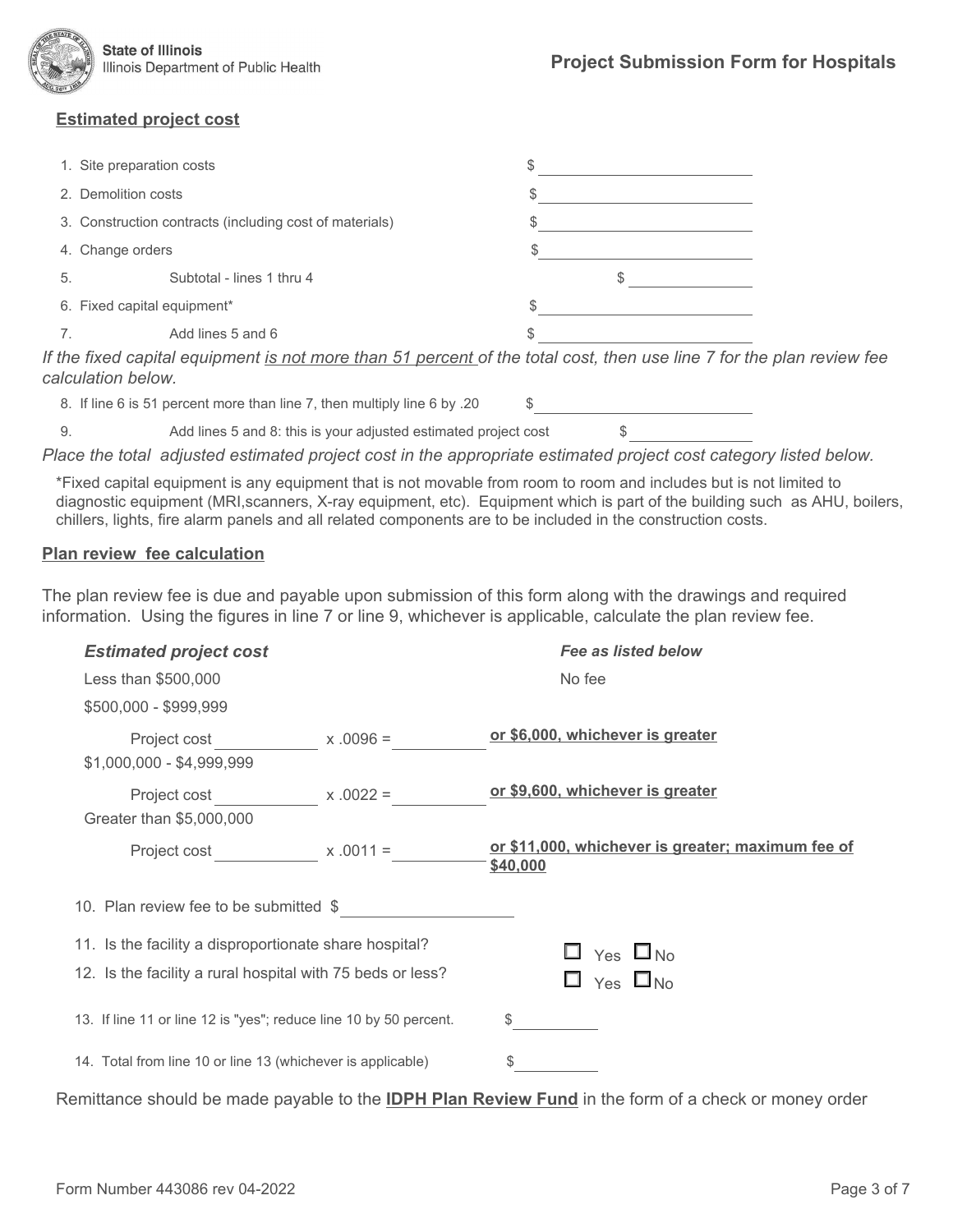| Code analysis information for EXISTING BUILDING for a renovation/remodel project                                                                                |                                                                                              |  |  |       |                                                                       |  |        |  |  |                                                                            |  |
|-----------------------------------------------------------------------------------------------------------------------------------------------------------------|----------------------------------------------------------------------------------------------|--|--|-------|-----------------------------------------------------------------------|--|--------|--|--|----------------------------------------------------------------------------|--|
| Building Construction type per NFPA 220 for the existing building in which the renovation/remodel is occurring.                                                 |                                                                                              |  |  |       |                                                                       |  |        |  |  |                                                                            |  |
|                                                                                                                                                                 | Circle all that apply: I(443) I(332) II(222) II(111) II(000) III(211) III(200) V(111) V(000) |  |  |       |                                                                       |  |        |  |  |                                                                            |  |
|                                                                                                                                                                 |                                                                                              |  |  |       |                                                                       |  |        |  |  | Year built ___________ Number of stories __________ Height in feet _______ |  |
| The information provided on the existing building relates to a new addition code analysis on the next page.                                                     |                                                                                              |  |  |       |                                                                       |  |        |  |  |                                                                            |  |
| Provide the following information to describe how the existing building meets the above noted construction type:                                                |                                                                                              |  |  |       |                                                                       |  |        |  |  |                                                                            |  |
|                                                                                                                                                                 | Existing structural component                                                                |  |  |       | Existing assembly rating or new<br>assembly rating due to alterations |  |        |  |  | UL assembly number                                                         |  |
| Roof                                                                                                                                                            |                                                                                              |  |  |       |                                                                       |  |        |  |  |                                                                            |  |
| Floor                                                                                                                                                           |                                                                                              |  |  |       |                                                                       |  |        |  |  |                                                                            |  |
| <b>Beams</b>                                                                                                                                                    |                                                                                              |  |  |       |                                                                       |  |        |  |  |                                                                            |  |
| Columns                                                                                                                                                         |                                                                                              |  |  |       |                                                                       |  |        |  |  |                                                                            |  |
| Girders                                                                                                                                                         |                                                                                              |  |  |       |                                                                       |  |        |  |  |                                                                            |  |
| Interior walls                                                                                                                                                  |                                                                                              |  |  |       |                                                                       |  |        |  |  |                                                                            |  |
| <b>Exterior walls</b>                                                                                                                                           |                                                                                              |  |  |       |                                                                       |  |        |  |  |                                                                            |  |
| <b>Sprinkler system</b><br>$\Box$ Full $\Box$ Partial $\Box$ Dry $\Box$ Wet $\Box$ None Fire pump capacity<br>Water main size<br><b>Emergency power</b><br>Type |                                                                                              |  |  |       |                                                                       |  |        |  |  |                                                                            |  |
|                                                                                                                                                                 | Generating set __________________<br><b>UPS</b>                                              |  |  |       |                                                                       |  |        |  |  |                                                                            |  |
| Fire alarm<br>Direct F.D. connection $\Box$ Remote station $\Box$ Proprietary protective $\Box$ Coded<br>Supervisory                                            |                                                                                              |  |  |       |                                                                       |  |        |  |  |                                                                            |  |
| <b>Fire walls</b>                                                                                                                                               |                                                                                              |  |  |       | <b>Through wall/floor penetrations</b>                                |  |        |  |  |                                                                            |  |
| Rating                                                                                                                                                          | UL assembly number                                                                           |  |  |       | Penetration type                                                      |  | Rating |  |  | UL assembly number                                                         |  |
| 1-hr fire                                                                                                                                                       |                                                                                              |  |  | wall  |                                                                       |  |        |  |  |                                                                            |  |
| 1-hr fire/smoke                                                                                                                                                 |                                                                                              |  |  |       | curtain wall/slab                                                     |  |        |  |  |                                                                            |  |
| 2-hr fire                                                                                                                                                       |                                                                                              |  |  | floor |                                                                       |  |        |  |  |                                                                            |  |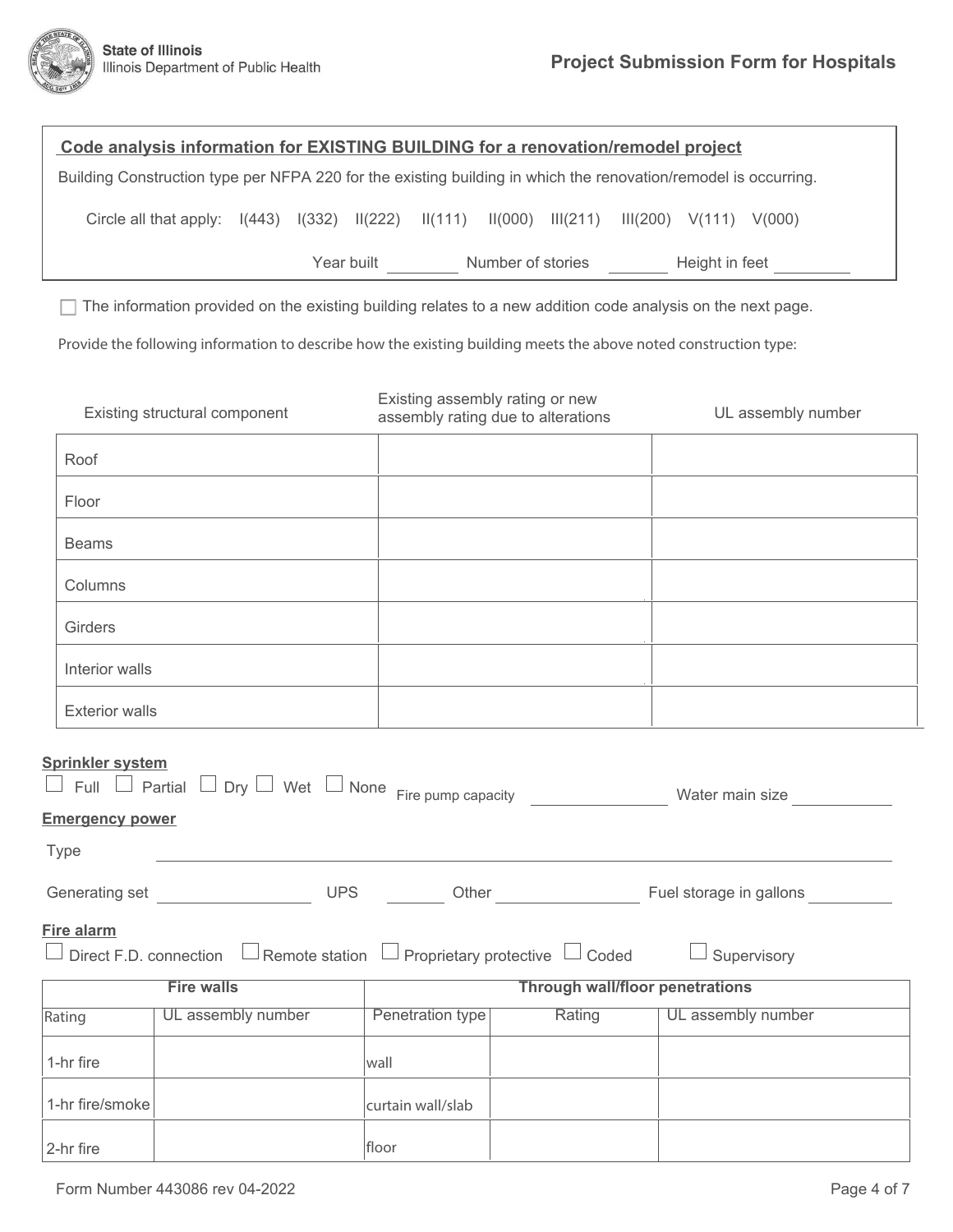|                                                                                                                                 |                    |  |  |  | Code analysis information for NEW CONSTRUCTION of a new building or addition to the existing building. |                     |        |  |                                                                                                                          |
|---------------------------------------------------------------------------------------------------------------------------------|--------------------|--|--|--|--------------------------------------------------------------------------------------------------------|---------------------|--------|--|--------------------------------------------------------------------------------------------------------------------------|
|                                                                                                                                 |                    |  |  |  | that the new construction is connected to or adjacent to on the previous page under EXISTING BUILDING. |                     |        |  | Construction type per NFPA 220 for the new construction. Complete the code analysis information on the existing building |
|                                                                                                                                 |                    |  |  |  | Circle all that apply: I(443) I(332) II(222) II(111) II(000) III(211) III(200) V(111) V(000)           |                     |        |  |                                                                                                                          |
|                                                                                                                                 |                    |  |  |  | Number of stories                                                                                      |                     |        |  | Height in feet<br><u>________</u>                                                                                        |
|                                                                                                                                 |                    |  |  |  | Provide the following information for the new building construction and/or addition(s):                |                     |        |  |                                                                                                                          |
| New structural component                                                                                                        |                    |  |  |  |                                                                                                        | New assembly rating |        |  | UL assembly number                                                                                                       |
| Roof                                                                                                                            |                    |  |  |  |                                                                                                        |                     |        |  |                                                                                                                          |
| Floor                                                                                                                           |                    |  |  |  |                                                                                                        |                     |        |  |                                                                                                                          |
| <b>Beams</b>                                                                                                                    |                    |  |  |  |                                                                                                        |                     |        |  |                                                                                                                          |
| Columns                                                                                                                         |                    |  |  |  |                                                                                                        |                     |        |  |                                                                                                                          |
| Girders                                                                                                                         |                    |  |  |  |                                                                                                        |                     |        |  |                                                                                                                          |
| Interior walls                                                                                                                  |                    |  |  |  |                                                                                                        |                     |        |  |                                                                                                                          |
| <b>Exterior walls</b>                                                                                                           |                    |  |  |  |                                                                                                        |                     |        |  |                                                                                                                          |
| <b>Sprinkler system</b>                                                                                                         |                    |  |  |  |                                                                                                        |                     |        |  |                                                                                                                          |
| Partial $\Box$ Dry $\Box$ Wet $\Box$ None Fire pump capacity<br>$Full \Box$<br>Water main size                                  |                    |  |  |  |                                                                                                        |                     |        |  |                                                                                                                          |
| <b>Emergency power</b>                                                                                                          |                    |  |  |  |                                                                                                        |                     |        |  |                                                                                                                          |
| <b>Type</b>                                                                                                                     |                    |  |  |  |                                                                                                        |                     |        |  |                                                                                                                          |
|                                                                                                                                 |                    |  |  |  |                                                                                                        |                     |        |  |                                                                                                                          |
| <b>Fire alarm</b><br>Direct F.D. connection $\Box$ Remote station $\Box$ Proprietary protective $\Box$ Coded $\Box$ Supervisory |                    |  |  |  |                                                                                                        |                     |        |  |                                                                                                                          |
| <b>Fire walls</b><br><b>Through wall/floor penetrations</b>                                                                     |                    |  |  |  |                                                                                                        |                     |        |  |                                                                                                                          |
| Rating                                                                                                                          | UL assembly number |  |  |  | Penetration type                                                                                       |                     | Rating |  | UL assembly number                                                                                                       |
| 1-hr fire                                                                                                                       |                    |  |  |  | wall                                                                                                   |                     |        |  |                                                                                                                          |
| 1-hr fire/smoke                                                                                                                 |                    |  |  |  | curtain wall/slab                                                                                      |                     |        |  |                                                                                                                          |
| 2-hr fire                                                                                                                       |                    |  |  |  | floor                                                                                                  |                     |        |  |                                                                                                                          |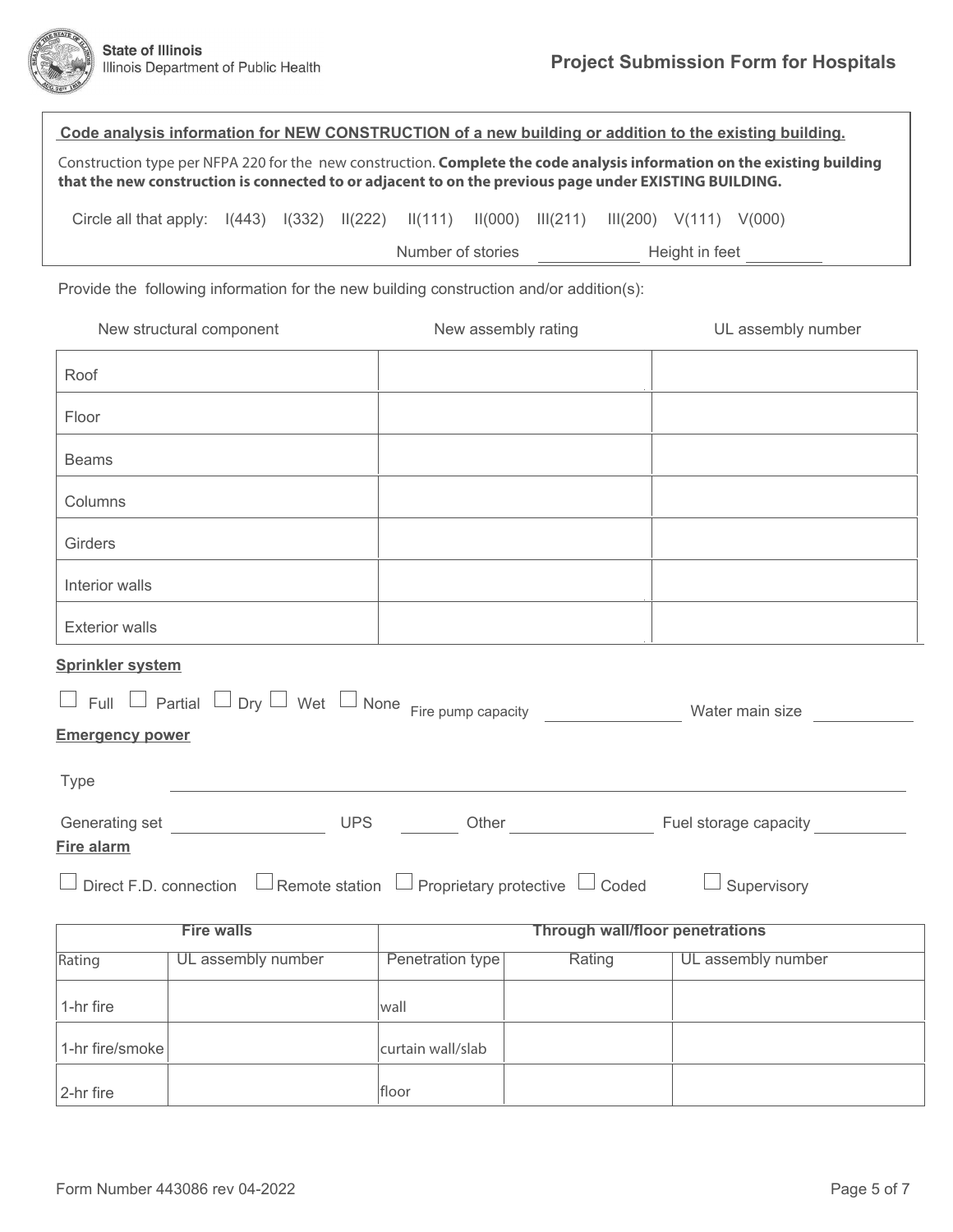

# **Contact Information**

|                                                                                                                                                | Title                                       | <u> 1989 - Johann Stoff, fransk politik (d. 1989)</u>         |  |
|------------------------------------------------------------------------------------------------------------------------------------------------|---------------------------------------------|---------------------------------------------------------------|--|
| Facility/Organization<br><u> 1989 - Johann Stoff, deutscher Stoff, der Stoff, der Stoff, der Stoff, der Stoff, der Stoff, der Stoff, der S</u> |                                             |                                                               |  |
| Address                                                                                                                                        |                                             |                                                               |  |
| City<br><u> 1989 - Johann Barbara, martxa alemani</u> ar a                                                                                     | State                                       | ZIP code                                                      |  |
| Phone number                                                                                                                                   |                                             |                                                               |  |
| E-mail address                                                                                                                                 |                                             |                                                               |  |
| <b>Architectural firm</b><br><u> 1980 - Andrea Station Barbara, amerikan personal (h. 1980).</u>                                               |                                             |                                                               |  |
| Address                                                                                                                                        |                                             |                                                               |  |
| City<br><u> 1989 - Johann Barn, fransk politik amerikansk politik (</u>                                                                        | State                                       | ZIP code                                                      |  |
| Phone number<br>the control of the control of the control of the control of the control of the control of                                      |                                             |                                                               |  |
| Name of architect of record for the project licensed in State of Illinois                                                                      |                                             |                                                               |  |
|                                                                                                                                                | Illinois license number                     |                                                               |  |
|                                                                                                                                                | Illinois State Fire Marshall license number |                                                               |  |
| Address                                                                                                                                        |                                             |                                                               |  |
| City                                                                                                                                           |                                             |                                                               |  |
| Contact name<br><u> 1989 - Johann Barn, mars eta bainar eta hiri eta hiri eta hiri eta hiri eta hiri eta hiri eta hiri eta hiri</u>            | Phone number                                | <u> 1989 - Johann Stein, fransk politik (d. 1989)</u>         |  |
| E-mail address                                                                                                                                 |                                             |                                                               |  |
| <b>HVAC design firm</b><br><u> 1989 - Andrea Barbara, Amerikaansk politiker († 1908)</u>                                                       |                                             |                                                               |  |
| Address                                                                                                                                        |                                             |                                                               |  |
| City<br><u> 1989 - Johann Barn, mars ann an t-Amhain Aonaich an t-Aonaich an t-Aonaich an t-Aonaich an t-Aonaich ann an t-</u>                 | State                                       | ZIP code<br><u> 1989 - Andrea State Barbara, amerikan per</u> |  |
| Contact name<br><u> 1980 - Johann Barn, fransk politik (d. 1980)</u>                                                                           | Phone number                                |                                                               |  |
| E-mail address                                                                                                                                 |                                             |                                                               |  |
| <b>Electrical system designer</b>                                                                                                              |                                             |                                                               |  |
| Address                                                                                                                                        |                                             |                                                               |  |
| City                                                                                                                                           | State                                       | ZIP code                                                      |  |
| Contact name                                                                                                                                   | Phone number                                |                                                               |  |
| E-mail address                                                                                                                                 |                                             |                                                               |  |
| Fire alarm company                                                                                                                             |                                             |                                                               |  |
| Address                                                                                                                                        |                                             |                                                               |  |
| City                                                                                                                                           | State                                       | ZIP code                                                      |  |
| Contact name                                                                                                                                   | Phone number                                |                                                               |  |
| E-mail address                                                                                                                                 |                                             |                                                               |  |